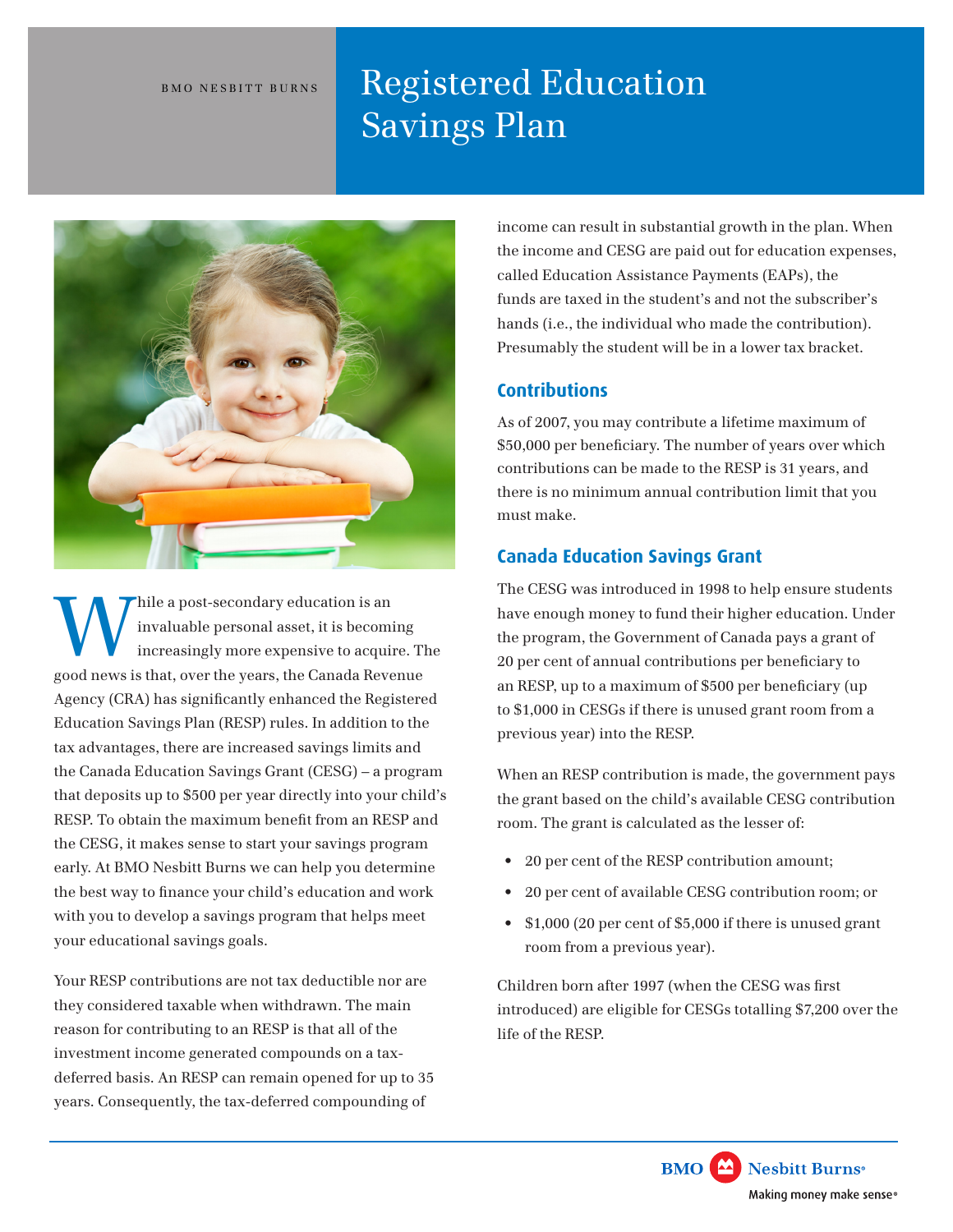The following chart shows the benefit of using an RESP to save for your child's education and the additional benefit provided by the CESG.



# **Comparison of Growth Using an RESP Versus Non-Registered Account**

If you are in a 46 per cent tax bracket and invested \$2,000 per year, at six per cent for 18 years inside an RESP, you would accumulate \$65,520 versus only \$49,407 if the \$2,000 was invested outside an RESP in a non-registered account. If the RESP received the CESG each year, the RESP would be worth a total of \$78,624 after 18 years. By combining the benefits of an RESP with the CESG, you could accumulate almost 60 per cent more money than saving for your child's education outside an RESP.

### **Multiple beneficiaries**

For example, let's assume a total of \$8,000 of CESG was paid into a family RESP plan with two beneficiaries (\$4,000 of CESG received for each beneficiary). If only one beneficiary pursues post-secondary education, \$7,200 of grant money can be paid to that beneficiary, even if the beneficiary only earned \$4,000 in grants. The remaining \$800 would have to be repaid to the government; however, only the CESG would have to be repaid, not the income earned on the CESG.

### **Contributions and the CESG**

Beginning in 1998, regardless of whether or not they have an RESP, every child under age 18 who is a Canadian resident will accumulate \$400, for each year between 1998 to 2006, and \$500, from 2007 onwards, of CESG contribution room. Unused CESG contribution room is carried forward and used when RESP contributions are made in future years.

Let's assume, a father has a daughter who was born in 2001 but he didn't open an RESP for her until 2008, when she turned seven. The child would have \$3,400 (\$400 for each year from 2001 to 2006, \$500 for 2007 and \$500 for 2008) of CESG contribution room available. If the father contributed \$5,000 to an RESP for his daughter in 2008, a CESG of \$1,000 (20 per cent x \$5,000) would have been paid into the plan. The child would still have \$2,400 (\$3,400 minus \$1,000) of CESG contribution room available that could have been carried forward for use in a future year. If the father then contributed \$5,000 to the RESP in 2009, 2010, 2011, 2012 and 2013, additional CESGs of \$1,000 would be paid into the plan each year until 2013, when only \$900 would be paid. Since there would be no more CESG contribution room carried forward into 2014, even if the father contributes \$5,000 in 2014; the CESG payment would be only \$500.

| <b>Year</b> | <b>RESP</b><br><b>Contribution</b> | <b>Acutal CESG</b><br><b>Paid to the</b><br><b>RESP</b> | <b>CESG Room</b><br>Available at<br><b>Year End</b> |
|-------------|------------------------------------|---------------------------------------------------------|-----------------------------------------------------|
| 2008        | \$5,000                            | \$1,000                                                 | \$2,400                                             |
| 2009        | \$5,000                            | \$1,000                                                 | \$1,900                                             |
| 2010        | \$5,000                            | \$1,000                                                 | \$1,400                                             |
| 2011        | \$5,000                            | \$1,000                                                 | \$900                                               |
| 2012        | \$5,000                            | \$1,000                                                 | \$400                                               |
| 2013        | \$5,000                            | \$900                                                   | \$0                                                 |

While unused CESG contribution room may be carried forward for use in future years, RESP contributions made in one year that exceed the available CESG contribution room cannot be carried forward and applied to a future year. For example, if the subscriber makes a \$3,500 RESP contribution this year and the child has \$2,500 of CESG contribution room available, a \$500 (\$2,500 x 20 per cent) CESG payment will be paid into the plan. Next year, if a

> **BMO** Nesbitt Burns<sup>®</sup> Making money make sense®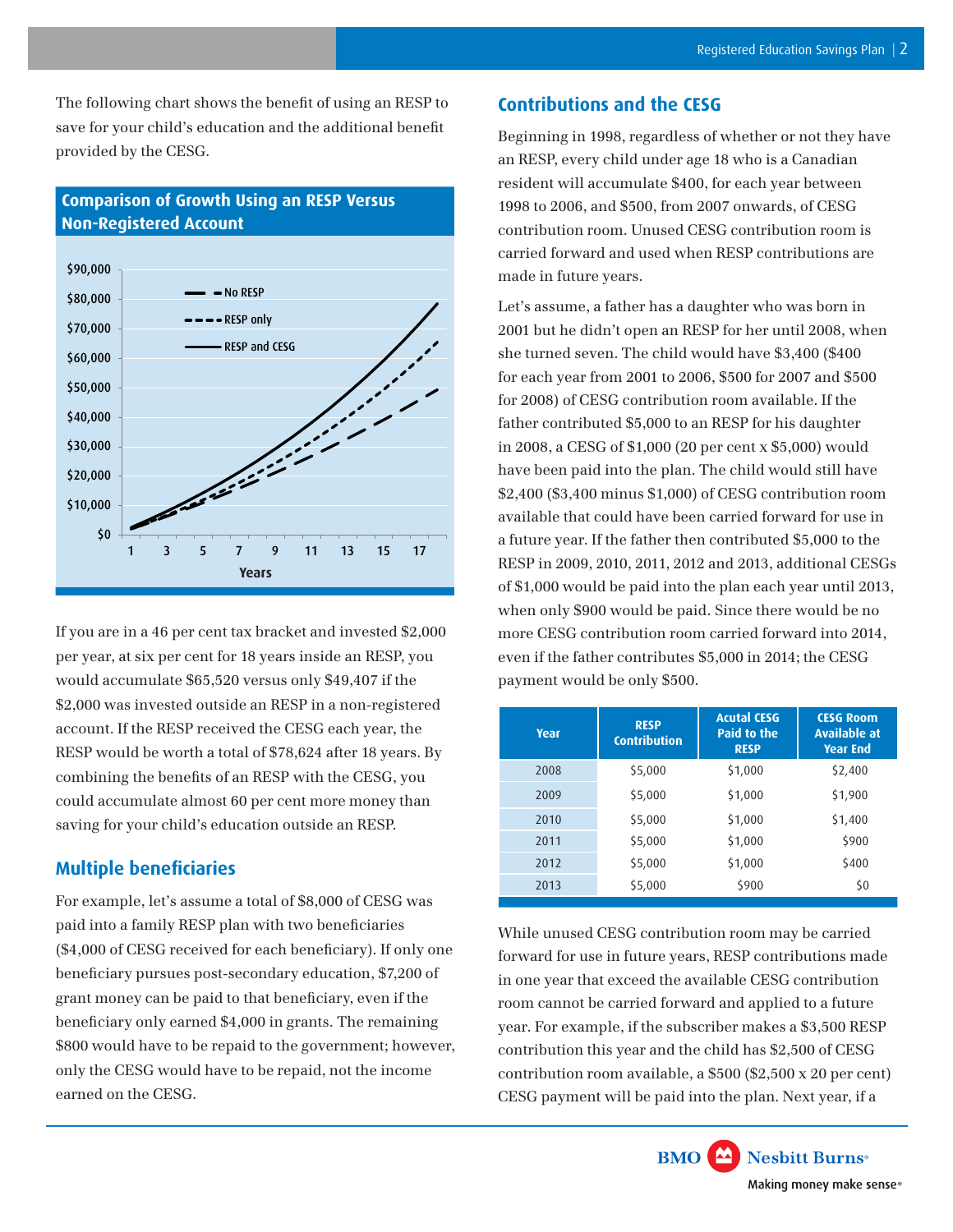\$1,500 RESP contribution is made, a CESG of \$300 (\$1,500 x 20 percent) will be paid into the plan. The extra \$1,000 contributed to the RESP in the prior year cannot be carried forward to help qualify for the full CESG payment in a future year.

## Contribution requirements for beneficiaries who are 16 or 17 years old

Since the CESG has been designed to encourage long-term savings for post-secondary education, there are specific contribution requirements for beneficiaries who attain 16 or 17 years of age. RESPs for beneficiaries 16 and 17 years of age can only receive CESG if at least one of the following two conditions is met:

- • A minimum of \$2,000 of contributions has been made to, and not withdrawn from, the RESP for the beneficiary before the year in which the beneficiary attains 16 years of age; or
- • A minimum annual contribution of at least \$100 has been made to, and not withdrawn from, the RESP for the beneficiary in any four years before the year in which the beneficiary attains 16 years of age.

This means that you must start your RESP savings for your child before the end of the calendar year in which the beneficiary reaches age 15, in order to be eligible for the CESG.

# **Enhanced benefits for RESPs**

#### Canada Learning Bond

The Government of Canada introduced a Canada Learning Bond (CLB) for children born after December 31, 2003 in families entitled to the National Child Benefit (NCB) supplement for their child. The CLB is a grant that is paid into the child's RESP. It consists of an initial sum of \$500 and, for subsequent years, annual payments of \$100 for up to 15 years for each year the family is entitled to the NCB supplement for the child.

#### Enhanced CESG

The 20 per cent CESG may be increased to 30 per cent on the first \$500 of contributions for families with less than

approximately \$87,000 of annual income, and up to 40 per cent for families with less than approximately \$43,000 of annual income. These annual income amounts are adjusted yearly based on the rate of inflation.

### Alberta Centennial Education Savings Plan

The Alberta Centennial Education Savings Plan provides a grant to all children who were born in Alberta on, or after, January 1, 2005, to be used to open an RESP. The grant provides \$500 in the year of birth with additional \$100 grants available to these children at ages eight, eleven, and fourteen. Please note, the Alberta Centennial Education Savings Plan is currently under review by the Alberta government to determine the future of the program.

# Quebec Education Savings Incentive

For Quebec residents, an RESP account can receive an amount equal to 10 per cent of the net contributions paid into the plan over the course of a year, up to a maximum of \$250. To help low-income families, an increase of up to \$50 per year, calculated on the basis of family income, may be added to the basic amount. However, under the incentive, a single beneficiary cannot be granted more than \$3,600 for all RESPs which the child is beneficiary.

#### RESPs and your Will

An RESP can be held by a single subscriber or joint subscribers (generally a parent or parents). Since the RESP is the property of the subscriber(s), this asset belongs to the subscriber(s). If there is only one subscriber, upon his/her death, the RESP becomes the property of the subscriber's estate. If there are two subscribers (joint subscribers), upon the first death, the RESP becomes the property of the surviving subscriber, subsequently falling to the estate of the second subscriber upon their passing.

Upon death, the RESP assets are subject to the terms of the deceased subscriber's Will. Ideally, where there is only one subscriber, the subscriber's Will would appoint a successor subscriber to maintain the RESP. If the maximum RESP contribution limit has not been